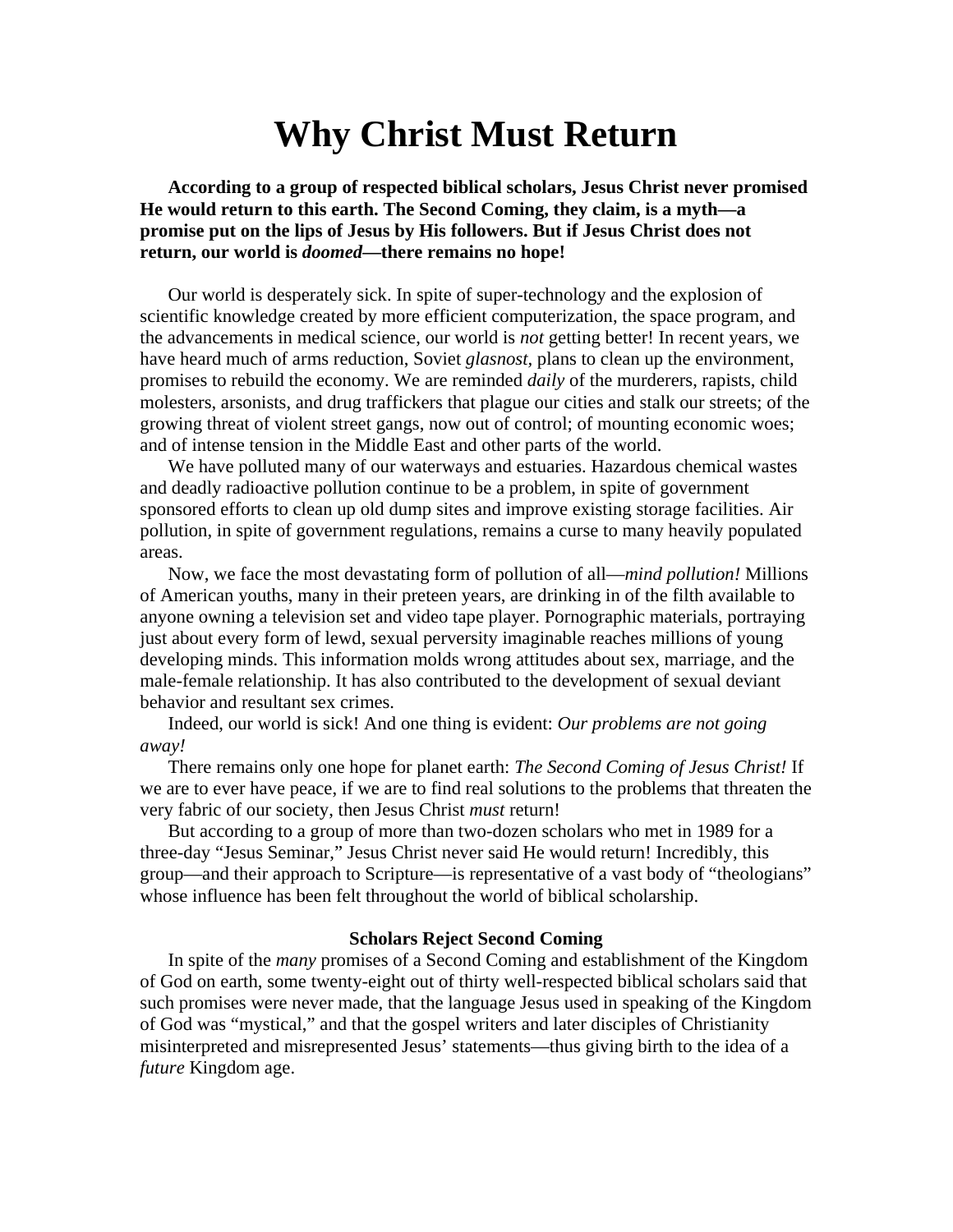Believe it or not, the seemingly offbeat opinion expressed by these scholars is far more widespread than most evangelical Christians imagine. According to Edward Beutner, campus minister at Santa Clara University and seminar participant, the opinion expressed in the seminar is quietly taught in *most* major seminaries and universities.

Speaking of his colleagues and fellow seminarians, Beutner stated, "These are not maverick scholars. They take a very careful approach to how sayings of Jesus were transmitted and to the evolution of the Bible texts."

Oh? Careful approach? Let's open our Bibles and see just how "careful" these learned academicians really are in the evaluation of God's revealed Word!

To dismiss Christ's promises of a Second Coming, one must either: 1) reject portions of the Bible as divinely-inspired revelation, or 2) "spiritualize" the many scriptures that speak of the Second Coming of Christ and establishment of the Kingdom of God on earth.

Many scholars, especially those of the *postmillennial* and *amillennial* schools of thought, believe that the Kingdom of God was established in the earth at the Ascension, or on the Day of Pentecost when the Holy Spirit came as a "rushing, mighty wind." They believe that such expressions as "coming in the clouds of heaven" refer to the Ascension, or to the "judgment" that befell Jerusalem (said to be "apostate Israel," or the "great whore" of Revelation 17) in A.D. 70.

Some believe that the Second Coming will occur on the "last day" of human history, *after* the "Kingdom" has prevailed in the political affairs of this world. Others believe that the Second Coming is "spiritual," that we need not expect a literal, visible return of Christ. And still others believe that Christ's followers put promises of a Second Coming on the lips of the Savior—that Jesus Himself never actually said He would return. The latter group apparently believes that Christians of later centuries misinterpreted the writings of the first-century disciples, who themselves misinterpreted (or misrepresented) Jesus' teachings about His coming and the advent of a new age.

According to an Associated Press report, the "Jesus Seminar" group "voted overwhelmingly that the language used to describe the future Kingdom of God in the New Testament is mythic and symbolic, and recommended that people should not believe in or look forward to the Second Coming and new age."

But let's not be too hasty in accepting the theories of men, regardless their academic prestige or "scholarly" status. Instead, let's open our Bibles and *prove* whether Jesus promised He would return and establish His Kingdom.

Just what did Jesus say about His coming? What did the apostles believe? What did they teach? And what does the Bible say about the future of our planet?

#### **Christian Hope Centers on Second Coming**

How incredible that a group of "expert" theologians who have spent *thousands* of hours in the study of God's Word could claim that Christ never promised a Second Coming, especially in view of the fact that all four Gospels and the book of Acts confirm that Jesus promised He would return, and *every* New Testament writer speaks of His coming.

The New Testament teaching on the Second Coming is not shrouded in some mysterious language veiled in symbols and metaphors. Like so many other biblical truths, it is simple, clear, easy to understand.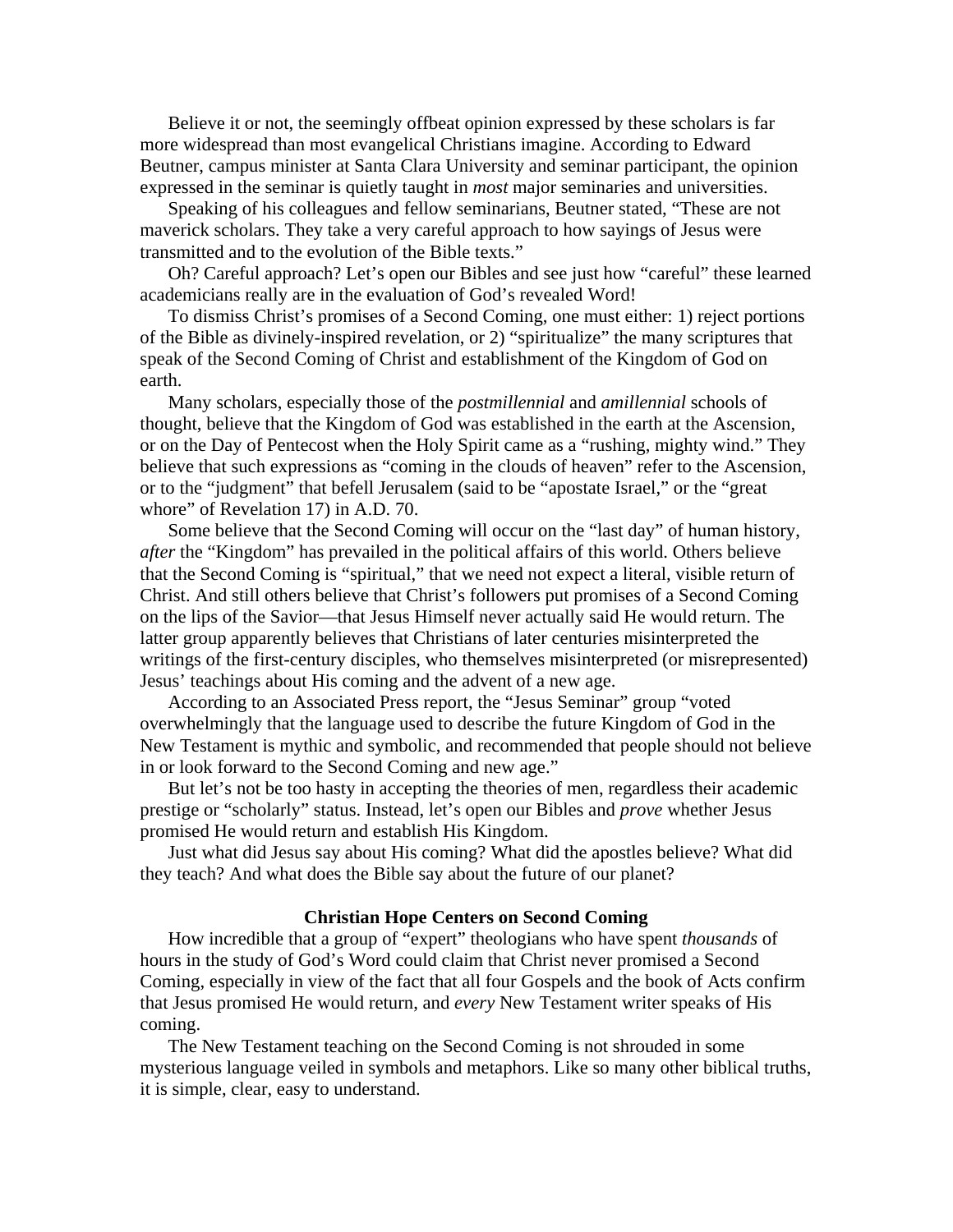Christ spoke often of His coming and of the end o the age. It was His teaching that prompted the disciples to ask, "Tell us, when shall these things be? And what shall be the sign of *thy coming,* and of the *end of the world*?" (Matthew 24:3).

Christ's reply was clear. He didn't say His coming would be "spiritual." Nor did He speak of it with symbolic terms, or in esoteric language. He stated plainly, "For as the lightning cometh out of the east, and shineth even unto the west; so shall also the coming of the Son of man be" (verse 27).

He continued: "And then shall appear the sign of the Son of man in heaven: and then shall all the tribes of the earth mourn, and they shall see the Son of man coming in the clouds of heaven with power and great glory…

"But as the days of Noah were, so shall also the coming of the Son of man be. For as in the days that were before the flood they were eating and drinking, marrying and giving in marriage, until the day that Noah entered into the ark, And knew not until the flood came, and took them all away; so shall also the coming of the Son of man be…

"Watch therefore: for ye know not what hour your Lord doth come. But know this, that if the Goodman of the house had known in what watch the thief would come, he would have watched, and would not have suffered his house to be broken up. Therefore be ye also ready: for in such an hour as ye think not the Son of man cometh" (verses 30, 37-39,42-44).

Some claim that expressions such as "coming in the clouds of heaven" are not to be understood as a literal, visible coming, but refer to Christ's "spiritual presence." Only "spiritual eyes" can "see the Son of man coming in the clouds of heaven…"

It is true that Jesus employed allegory and hyperbole from time to time, and that He frequently spoke in parables—but the events leading up to His coming and the end of the age are not described in parabolic or allegorical style.

Nobody would suggest that the wars, famines, pestilences, earthquakes, and false prophets are allegorical in nature. Why, then, should anyone assume that His statements about "coming in the clouds of heaven" should be spiritualized away, and mean something other than the obvious?

Christ's description of events leading up to His coming is followed by a series of parables, each of them portraying a *literal* coming.

The first concerns a "lord" and his servants. The wise servant provides "meat in due season" in his lord's household, even while his lord is away, Jesus says, "Blessed is that servant, whom his lord *when he cometh* shall find so doing" (Matthew 24:46).

But the evil servant, seeing that his lord "delayeth his coming," begins to smite his fellowservants. Of him, Jesus says, "The lord of that servant *shall come in a day when he looketh not for him,* and in an hour that he is not aware of, And shall cut him asunder, and appoint him his portion with the hypocrites: there shall be weeping and gnashing of teeth" (verses 50,51).

Are we to suppose that the coming of this "lord" to his household represents the spiritual, invisible "presence" of Jesus Christ, and not a literal, visible Second Coming? The "Spiritual presence" idea is especially absurd in view of the promise confirmed by two angels as the apostles watched Christ ascend to heaven. The angels said, "Ye men of Galilee, why stand ye gazing up into heaven? This same Jesus, which is taken up from you into heaven, *shall so come in like manner as ye have seen Him go into heaven*" (Acts 1:11).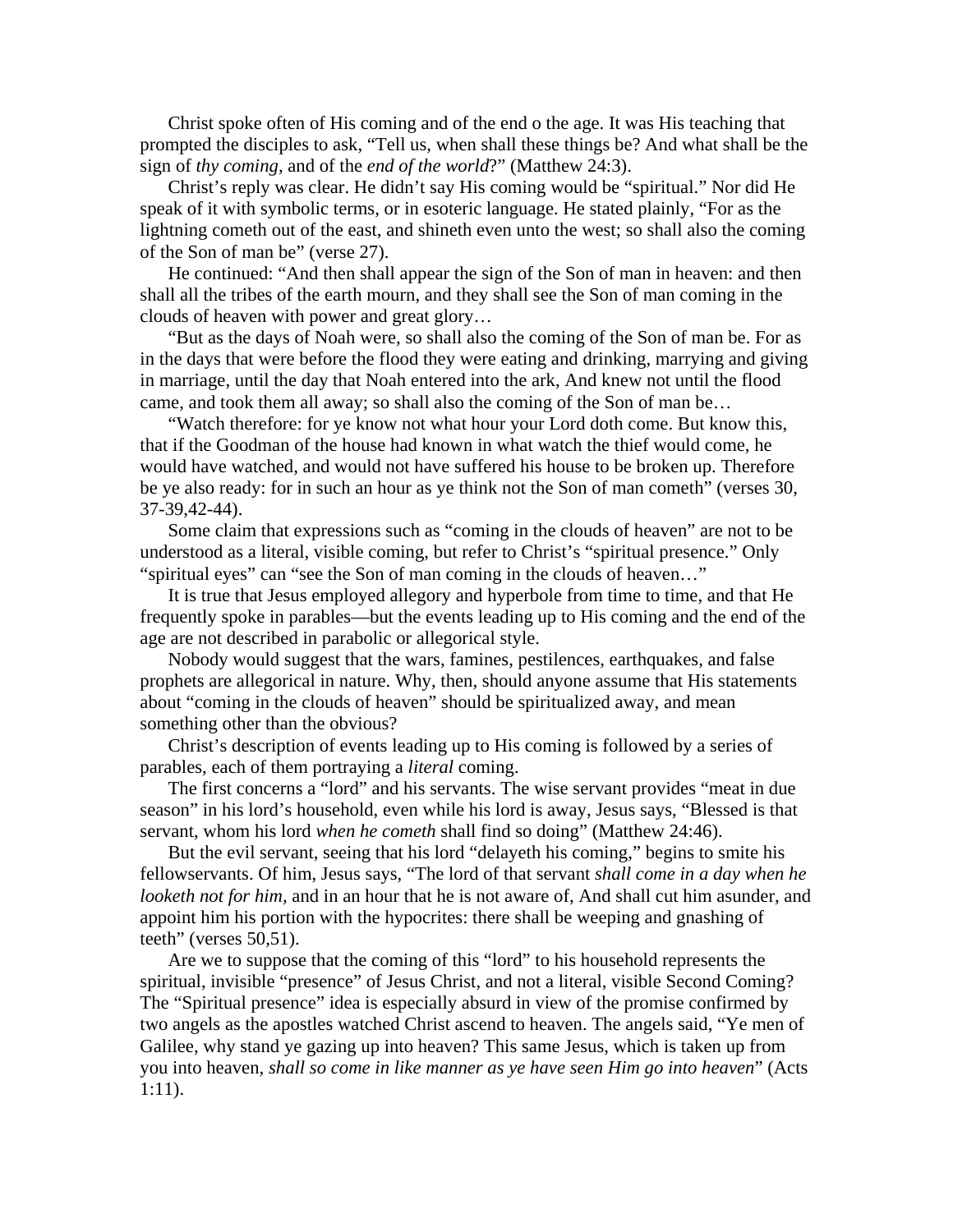The Ascension was actual, visible; it was not some "spiritual" occurrence. The apostles *saw* Christ rise into the earth's atmosphere. The angels clearly said that His coming would be *like* His ascension.

The next parable, recorded in Matthew 25:1-12, is the parable of the ten virgins. Five foolish and five wise virgins awaited the arrival of the bridegroom. The bridegroom represents Christ; the ten virgins represent the church. When the midnight arrival of the bridegroom was announced, the five foolish virgins, having no oil for their lamps, were not prepared to go out and meet him. The point of the parable is in verse 13: "Watch therefore, for ye know neither the day nor the hour wherein the Son of man cometh."

It would be extremely difficult to read a "spiritual presence" type of "coming" into this parable.

Next, we come to the parable of the talents (verse 14-30). In this parable, a man (representing Christ) planning to travel into a "far country" (representing heaven), gave each of his servants a certain number of talents, expecting them to make profitable investments during his absence.

"And after a long time the lord of those servants cometh, and reckoneth with them" (verse 19). The servants who had used their talents profitably were each told, "Well done, good and faithful servant: thou has been faithful over a few things, I will make thee ruler over many things: enter thou into the joy of thy lord" (verse 21,23).

The "unprofitable servant," having failed to use the talent his lord had given him, was cast into "outer darkness."

This parable, as the previous two, leaves no room for anything other than a literal Second Coming.

The same is true of the last of this series of parables. Notice how Christ opens the parable:

"When the Son of man shall come in His glory, and all the holy angels with Him, *then* shall He sit upon the throne of His glory" (verse 31). Please read the entire parable in your Bible—verse 31 to the end of the chapter.

Proponents of *postmillennialism* and *amillennialism* try to either spiritualize this parable away or claim it pertains to a time after the church succeeds in "Christianizing" the world.

Such ideas do not agree with the context, which is set forth in the three previous parables and in Christ's non-allegorical descriptions (chapter 24) of the end-time and Second Coming.

Anyone claiming that Christ never promised He would return and establish the Kingdom of God on earth either must distort the plain teaching of the Olivet prophecy or cut both chapters (24 and 25) out of Matthew's Gospel.

The book of Matthew wouldn't be the only account in need of pruning. The editor's knife would also have to be used on Mark's Gospel. The following verses would have to be cut out:

"Whosoever therefore shall be ashamed of me and my words in this adulterous and sinful generation; of him also shall the Son of man be ashamed, *when He cometh* in the glory of His Father and the holy angels" (Mark 8:38).

"And then shall they see the Son of man *coming in the clouds* with power and glory" (Mark 13:26).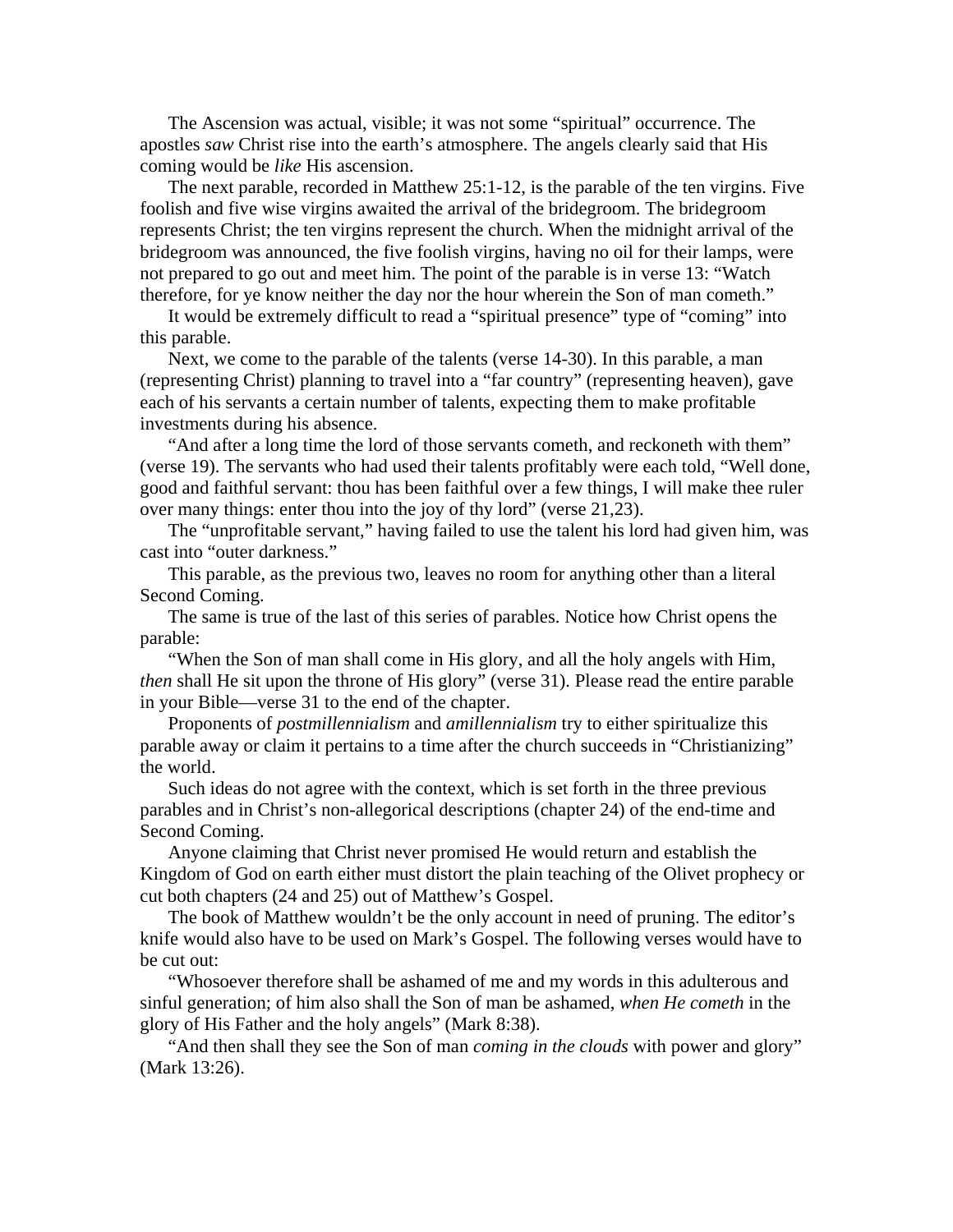"Watch ye therefore: for ye know not when the master of the house *cometh* at even, or at midnight, or at the cockcrowing, or in the morning: Lest *coming* suddenly he find you sleeping. And what I say unto you I say unto all, Watch" (Mark 13:35-37).

Luke, too, would have to give up several verses. For example:

"Blessed are those servants, whom the lord *when he cometh* shall find watching…" (Luke 12:37).

"But and if that servant say in his heart, My lord delayeth his coming; and shall begin to beat the menservants and maidens…The lord of that servant will come in a day when he looketh not for him…" (verses 45-46).

"And then shall they see the Son of man *coming in a cloud* with power and great glory" (Luke 21:27).

The parable of the pounds (Luke 19:12-27) would certainly have to be clipped from Luke. This accounts pictures Christ going to a "far country" (heaven) to receive for Himself a Kingdom, and, after receiving the Kingdom, *returning* to reward His servants.

John's Gospel would also require a little surgery. John quotes Jesus as saying, "And if I go and prepare a place for you, *I will come again*, and receive you unto myself; that where I am, there ye may be also" (John 14:3). Shortly before the Ascension, John writes that Jesus said to Peter, "If I will that he [John] tarry *till I come*, what is that to thee?" (John 21:22,23).

A quick review of the above scriptures will show that *all four Gospels* confirm in the clearest of language that Jesus promised He would return to this earth and establish the Kingdom of God. That promise is reiterated in the first chapter of the book of Acts, and, as we shall see, is confirmed throughout the New Testament.

The apostle Peter who had three times denied Christ in the night of His betrayal, later boldly proclaimed Christ's gospel to the Jews.

"Repent ye therefore," the apostle urged, "and be converted, that your sins may be blotted out, when the times of refreshing shall come from the presence of the Lord; And *He shall send Jesus Christ*, which before was preached unto you: Whom the heaven must receive *until* the times of restitution of all things, which God hath spoken by the mouth of all His holy prophets since the world began" (Acts 3:19-21).

Here was a man who had actually seen Christ ascending to heaven. He could only have had a Second Coming in mind when he said that the heavens must receive Christ "*until* the times of restitution of all things."

We find Peter, years later, still holding to the hope of the Second Coming. In his first epistle he wrote of the future "appearing of Jesus Christ" (I Peter 1:7); of "the grace that is to be brought unto you at the *revelation* of Jesus Christ" (verse 13); and of the time "when His glory shall be revealed" (I Peter 4:13). He said, "When the chief Shepherd shall *appear*, ye shall receive a crown of glory that fadeth not away" (I Peter 5:4).

Remember, Peter had spent three and one-half years at Christ's feet, receiving His teachings. He had stood watching, in utter amazement, as the ascending Lord disappeared in the clouds of heaven. He had heard the angelic proclamation: "This same Jesus, which is taken up from you into heaven, shall so come in like manner as ye have seen Him go into heaven." Are we to assume that Peter had no clear understanding of his Master's promises?

John, who sat alongside Peter at the feet of Jesus, also wrote of the Second Coming: "And now little children, abide in Him; that, *when He shall appear*, we may have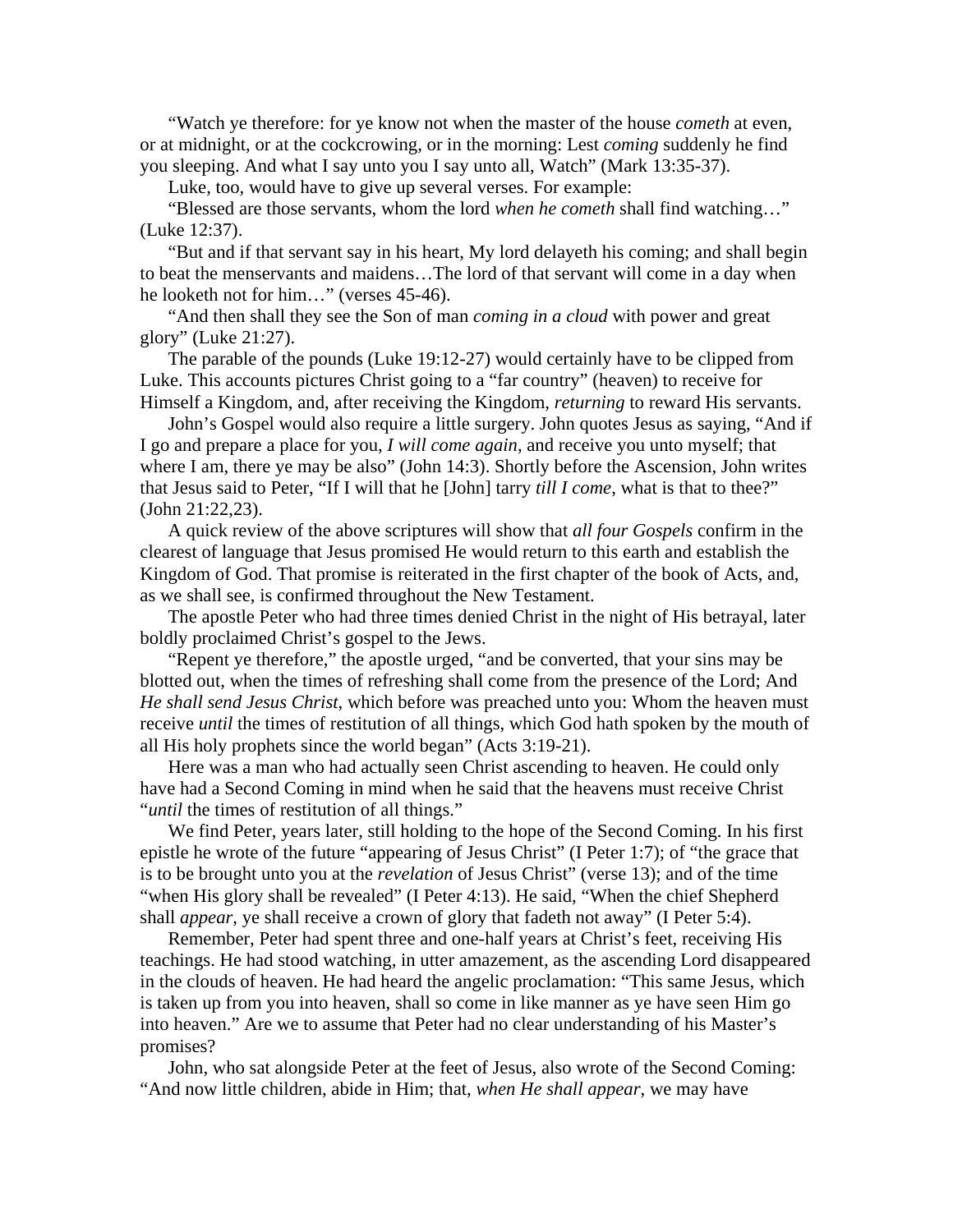confidence, and not be ashamed before Him *at His coming*" (I John 2:28); and, "But we know that, when He shall appear, we shall be like Him; for we shall see Him as He is" (I John 3:2).

Many years after the Ascension, James, the Lord's half-brother wrote, "Be patient therefore, brethren, *unto the coming of the Lord.* Behold, the husbandman waiteth for the precious fruit of the earth, and hath long patience for it, until he receive the early and latter rain. Be ye also patient, stablish your hearts: for the *coming of the Lord draweth nigh*" (James 5:7,8).

Jude, probably another of Jesus' half-brothers, also believed in the Second Coming. He wrote, "And Enoch also, the seventh from Adam, prophesied of these, saying, Behold, *the Lord cometh* with ten thousand of His Saints, To execute judgment upon all…" (Jude 14,15).

In the book of Revelation we read, "Behold, *He cometh with clouds*; and every eye shall see Him, and they also which pierced Him: and all kindreds of the earth shall wail because of him" (Revelation 1:7).

Christ says, "Behold, I come as a thief [meaning that He will come *unexpectedly*, not invisibly]. Blessed is he that watcheth, and keepeth his garments, lest he walk naked, and they see his shame" (Revelation 16:15).

A few chapters, later the promise is reiterated: "Behold, I come quickly: blessed is he that keepeth the sayings of the prophecy of this book…And, behold, I come quickly; and my reward is with me, to give every man according as his work shall be…He that testifieth these things saith, Surely I come quickly. Amen. Even so, come, Lord Jesus" (Revelation 22:7,12,20).

We see Matthew, Mark, Luke, John, James, Peter, and Jude—writers of the four Gospels, the book of Acts, the General Epistles, and book of Revelation—*are in complete agreement*. They all believed and taught that Jesus Christ would return and set up His Kingdom on earth!

But what of the apostle Paul, who write the greater portion of the New Testament? Did he believe in the Second Coming?

Early in his first epistle to the Corinthians, Paul refers to "the coming of our Lord Jesus Christ" (I Corinthians 1:7). Later, he exhorts, "Therefore judge nothing before the time, *until the Lord come*, who both will bring to light the hidden things of darkness, and will make manifest the counsels of the heart: and then shall every man have praise of God" (I Corinthians 4:5).

In his instructions of the Lord's Supper, Paul explains, "For as often as ye eat this bread, and drink this cup, ye do shew the Lord's death, *till He come*" (I Corinthians 11:26). And in the well known "resurrection chapter," he says that every man will be raised from the dead "in his own order: Christ the firstfruits; afterward they that are Christ's *at His coming*" (I Corinthians 15:23).

To the Thessalonians he writes, "for what is our hope, or joy, or crown of rejoicing? Are not even ye in the presence of our Lord Jesus Christ *at his coming?*" (I Thessalonians 2:9). He further states, "And the Lord make you to increase and abound in love one toward another…To the end He may establish your hearts unblamable in holiness before God, even our Father, *at the coming of our Lord Jesus Christ* with all His saints" (I Thessalonians 3:12,13).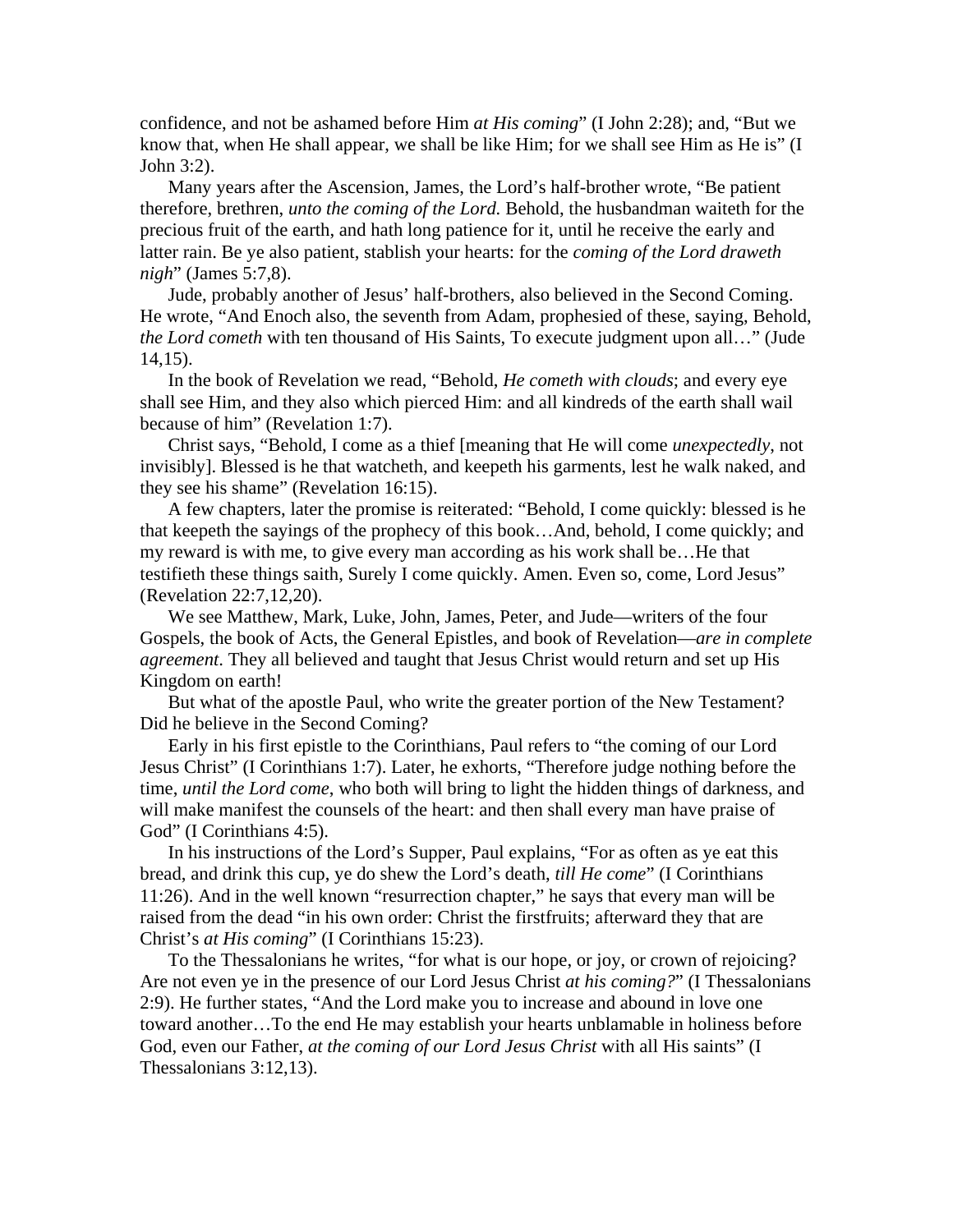In chapter 5 he says, "And the very God of peace sanctify you wholly; and I pray God your whole spirit and soul and body be preserved blameless *unto the coming of our Lord Jesus Christ*" (verse 23).

In his second epistle to the Thessalonians, Paul writes, "Now we beseech you, brethren, by *the coming of our Lord Jesus Christ*, and our gathering together unto Him, That ye be not soon shaken in mind, or be troubled…"(II Thessalonians 2:1,2). He then explains that before the Lord comes, the "man of sin" must be revealed. "And then shall that Wicked be revealed, whom the Lord shall consume with the spirit of His mouth, and shall destroy with *the brightness of His coming*" (verse 8).

The writer of the book of Hebrews, whether Paul or someone else, speaks of the "world to come" (Hebrews 2:5), and states, "So Christ was once offered to bear the sins of many; and unto them that look for Him shall He appear *the second time* without sin unto salvation" (Hebrews 9:28). In chapter 13 he writes, "For here [in the present world] have we no continuing city, but *we seek one to come*" (verse 14).

Could anything be clearer than the New Testament teaching on the Second Coming of Jesus Christ? *Every writer of the New Testament positively declares that Jesus Christ will return!* If we reject the many clear scriptures on the Second Coming, how can we accept anything the Bible says? What is the basis of our faith? How can we accept the Bible as the inspired infallible Word of God?

Shall we "pick and choose" what we shall believe? Or shall we *accept* and *believe* what the Bible plainly says?

Apparently, one reason the "Jesus Seminar" scholars reject the biblical teaching of the Second Coming of Christ and establishment of the world-ruling Kingdom of God on earth is they think the Kingdom of which Jesus spoke was a present reality in His time, not something coming in the future.

As Bernard Brandon Scott of Phillips Graduate Seminary in Tulsa, Oklahoma reportedly said, "You can't have Jesus saying both the kingdom is here and is off in the future."

If indeed the New Testament texts we possess have Christ making contradictory statements about the nature of the Kingdom of God and the time of its establishment, then perhaps the scholars are partially justified in their conclusion.

But is there a conflict in the "Kingdom" passages of the New Testament? Did Jesus speak of His Kingdom as something present in His time? He said, "I will build my church…" (Matthew 16:18), and He did! We find *hundreds* of references to His church and a brief sketch of its origin and early history in the New Testament. But is the *church* the same as the *Kingdom*?

Let's see what the Bible really says!

### **Kingdom Not Yet Established on Earth!**

Jesus Christ came preaching the gospel of the kingdom of God. "Now after that John was put into prison, Jesus came into Galilee, preaching the gospel of the Kingdom of God, And saying, The time is fulfilled, and the Kingdom of God is at hand: repent ye, and believe the gospel" (Mark 1:15).

Just what did He mean when He said "the Kingdom of God is at hand"? Did He mean that He was about to establish His Kingdom, and that repentant believers could enter the Kingdom right then and there?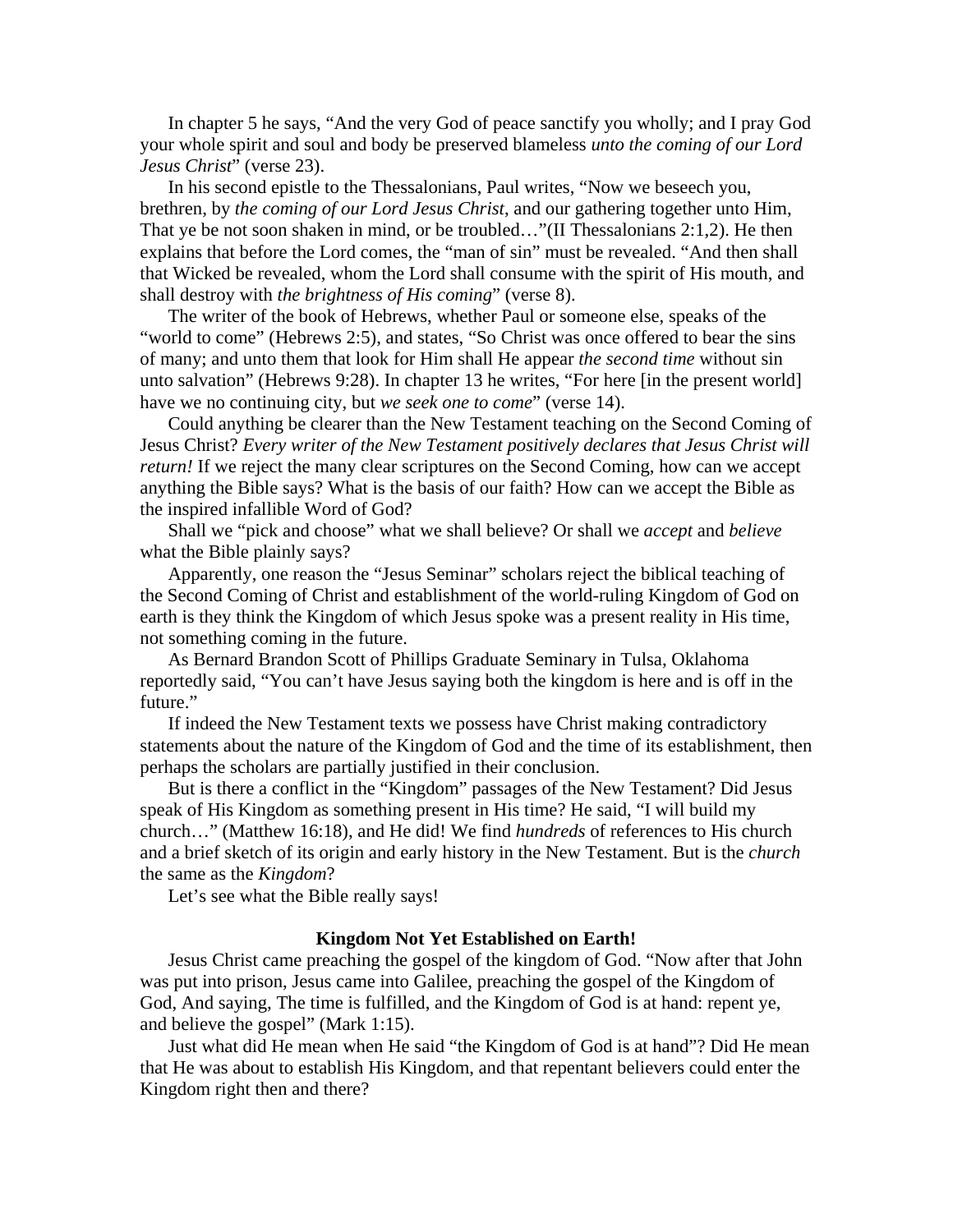Did He mean that He was about to establish His *church* (Greek: *Ekklesia*, meaning, "out-called," or "assembly"), and that the church would be His Kingdom?

If we say that a certain event is "at hand," we mean that the event is about to occur. This simple logic has led many prominent church leaders to believe the Kingdom of God is *already* on the earth, and has been here since the time of Jesus.

Well-known television evangelist Pat Robertson uses a similar line of reasoning in his best-selling book, *The Secret Kingdom*. Robertson says that the Kingdom of God is here, *now*, and that all Christians should work toward bringing the "secret Kingdom" into the visible world by putting the principles of the Kingdom to use.

Others, particularly advocates of "Dominion Theology," a growing movement led by Christian activists who believe that "the Kingdom" will prevail over the forces of evil *before* the return of Christ, agree with Robertson, but reject his believe in the *pre*millennial Second Coming.

Before the sun finally did set on the British Empire, many Anglo-Israelites believed Great Britain to be the Kingdom of God. Today, after a few adjustments in the Anglo-Israel Kingdom theory, the United States is said to be the "restored Israel" of prophecy, and is therefore the Kingdom of God.

But do such ideas agree with the Bible? Do the biblical texts as handed down to us say the Kingdom is present *and* off in the future?

Listen to the words of James: "Hearken, my beloved brethren, Hath not God chosen the poor of this world rich in faith, and *heirs of the Kingdom* which He hath promised to them that love Him?" (James 2:5).

Notice: The "poor of *this world* rich in faith: are "HEIRS of the Kingdom"! The chosen of God, who live in this present world, are *heirs* of the Kingdom of God! Heirs are not yet *inheritors*! They shall inherit—but for now, they are *heirs*.

The Kingdom of God, then, is something that can be *inherited.* And the saints—those "rich in faith," the chosen of God who live (or have lived) in this world—shall, *in the future*, inherit the Kingdom!

Now, with this in mind notice one other vital point of truth: The apostle Paul wrote, "Now this I say, brethren, that *flesh and blood CANNOT inherit the Kingdom of God…*" (I Corinthians 15:50). In verses 35 through 49, Paul explains that the saints will be given new, *spiritual* bodies at the resurrection (which occurs at the Second Coming—verse 23). No longer will they be mortal, flesh and blood human beings; they will then be incorruptible *spirit beings, having "put on immortality"* (verse 53).

Are not all human beings, including Christians, *flesh and blood?* Are not the scholars of the "Jesus Seminar" flesh and blood? What about the citizens of the United States, Canada, Britain? Yes, all are mortal, flesh and blood human beings! Therefore, the Kingdom is *not* theirs, for "flesh and blood *cannot* inherit the Kingdom of God"!

Note also Romans the eighth chapter: "The Spirit itself beareth witness with our spirit, that we are the children of God: And if children, then *heirs*; heirs of God, and *jointheirs* with Christ; if so be that we suffer with Him, that we may be [in the future] also glorified together" (verses 16,17).

The church, then, cannot be the Kingdom. The church, made up of flesh and blood human beings, is that spiritual organism whose members are *heirs* of God and *joint-heirs*  with Jesus Christ. They shall, at some point in the future, *inherit* what Jesus Christ inherited: eternal life in God's everlasting Kingdom!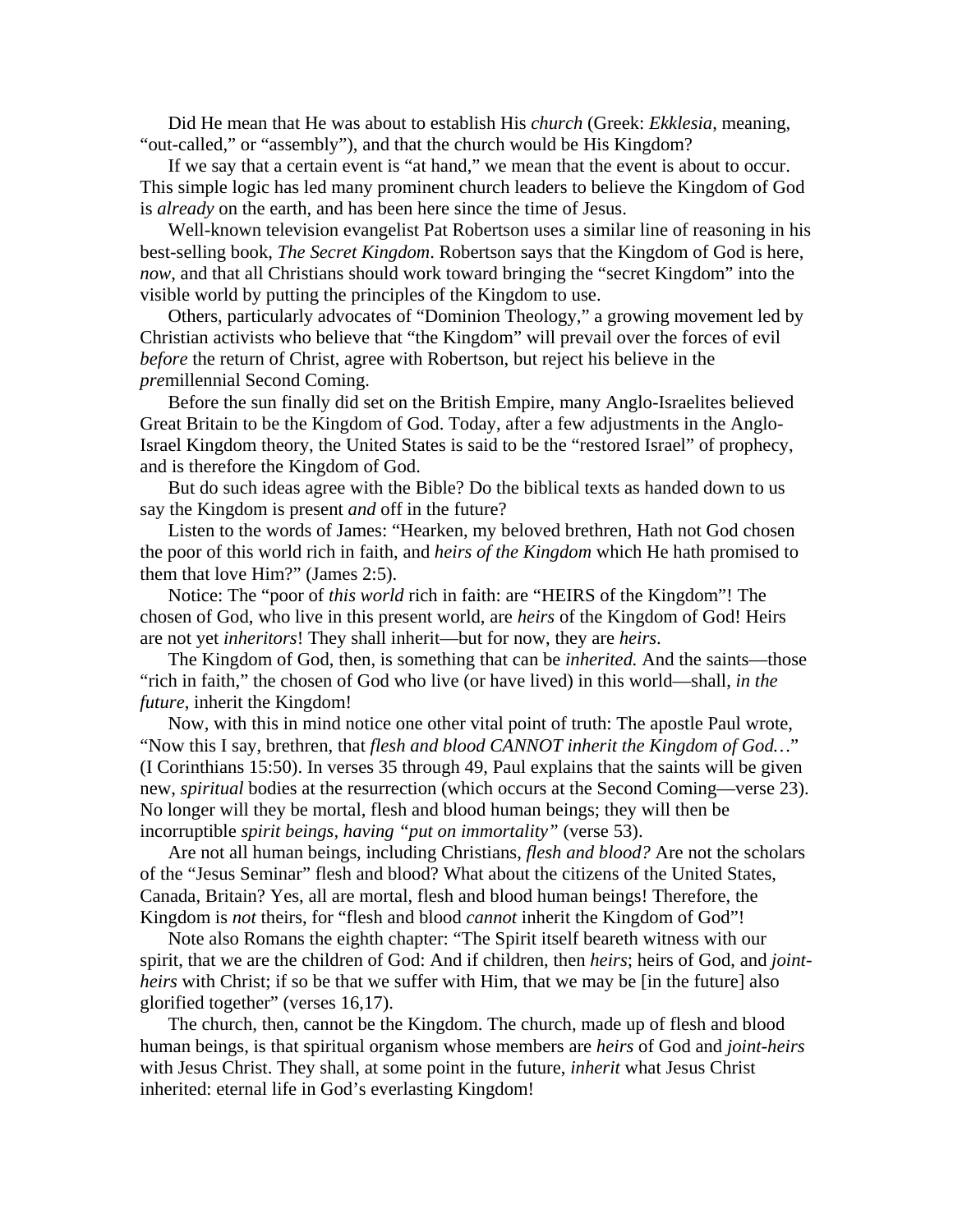Paul continues: "For I reckon that the sufferings of this present time are not worthy to be compared with the glory which *shall be* revealed in us. For the earnest expectation of the creature waiteth for the manifestation of the sons of God" (verses 18,19). And when shall that glory be revealed in the saints?

Turn again to I Corinthians 15, and notice verses 21 through 23: "For since by man came death, by man came also the *resurrection* of the dead. For as in Adam all die, even so in Christ shall all be made alive. But every man in his own order: Christ the firstfruits; afterward they that are Christ's *at His coming.*"

Later, in the same chapter, Paul says, "Behold, I shew you a mystery; We shall not all sleep [in death], but we shall all be changed, In a moment, in the twinkling of an eye, at the last trump: for the trumpet shall sound, and the dead [in Christ] shall be raised incorruptible, and we [the living saints] shall be changed. For this corruptible must put on incorruption, and this mortal must put on immortality" (verses 51-53).

This passage appears immediately after Paul's statement, "flesh and blood *cannot* inherit the Kingdom of God" (verse 50).

Could anything be clearer? The saints, as heirs of the Kingdom, will inherit the Kingdom at the Second Coming of Christ—not before!

Paul is consistent in his teaching. To the Thessalonians he writes, "For this we say unto you by the Word of the Lord, that we which are alive and remain unto the *coming of the Lord* shall not prevent [precede] them which are asleep [in death]. For *the Lord Himself shall descent from heaven* with a shout, with the voice of the archangel, and with the trump of God [the "last trump" mentioned in I Corinthians 15]; and the dead in Christ shall rise first: Then we which are alive and remain shall be caught up together with them in the clouds to meet the Lord in the air: and so shall we ever be with the Lord" (I Thessalonians 4:15-17).

Clearly, Paul believed in and taught the Second Coming of Christ and establishment of the Kingdom of God on earth. He knew that the saints, as heirs of the Kingdom, would not inherit the Kingdom until the coming Christ.

And there is more proof. Notice II Timothy 4:1.

"I charge thee therefore before God, and the Lord Jesus Christ, who shall judge the quick and the dead *at His appearing and His Kingdom."*

Paul goes on to say, "For I am now ready to be offered, and the time of my departure is at hand" (verse 6).

Did Paul expect to "go to heaven" at the time of his "departure" (death), as many claim? If so, then perhaps we could argue that Paul, in heaven—in the presence of God the Father and Jesus Christ—would be in the Kingdom.

But Paul's use of the word "departure" hardly suggests that he expected to "go to heaven" upon death. Notice verses 7 and 8:

"I have fought a good fight, I have finished my course, I have kept the faith: Henceforth there is laid up for me a crown of righteousness, which the Lord, the righteous judge, shall give me *at that day*: and not to me only, but unto all them that love *His appearing*." This is an obvious reference to the Second Coming!

Also, verse 18 is significant: Paul writes, "And the Lord shall deliver me from every evil work, and will preserve me *unto* His heavenly Kingdom…"

Paul looked *forward* to the Kingdom of God, expecting to receive a crown of righteousness at the *Second Coming*—"at His *appearing* and His *Kingdom*"!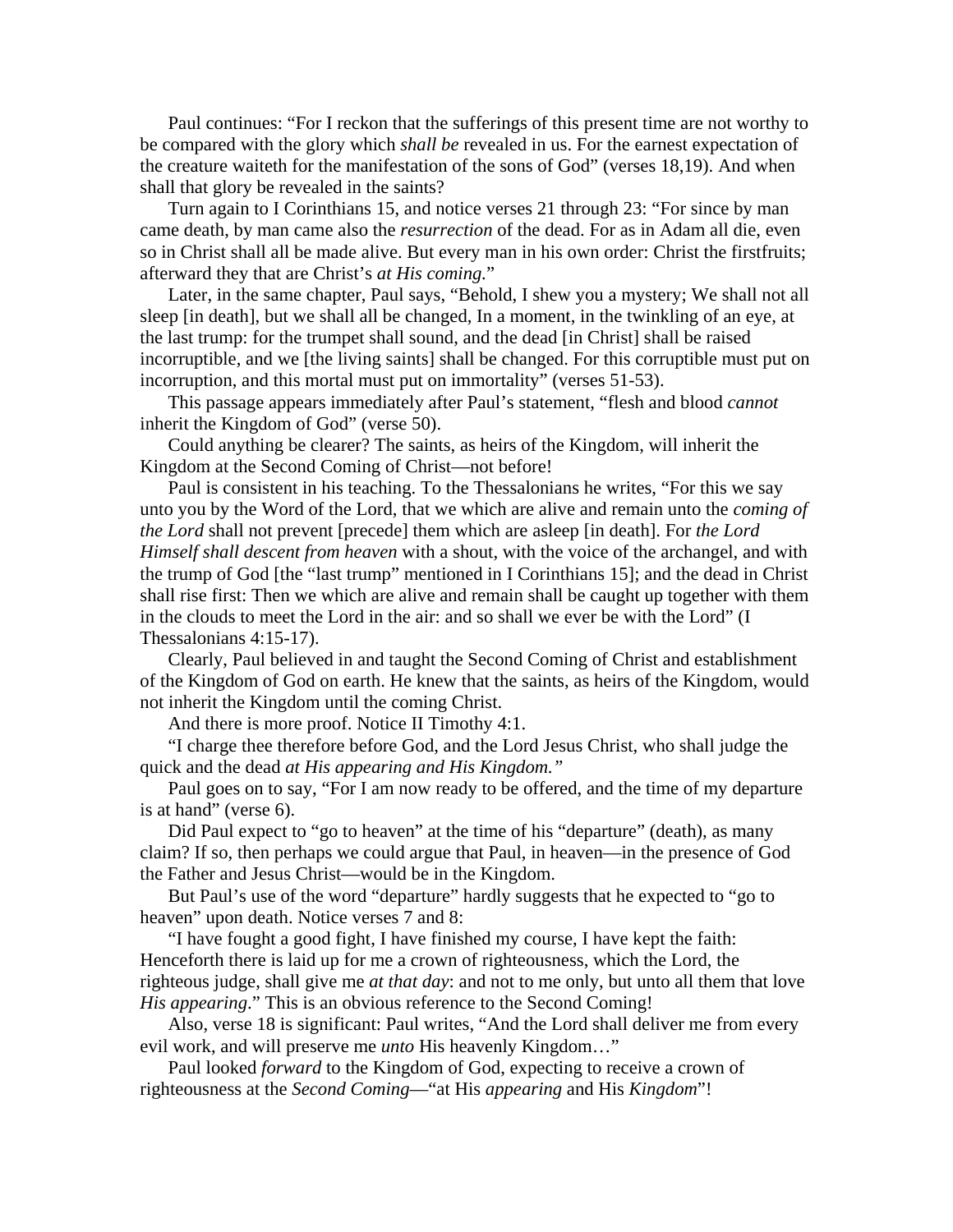### **Further Proof**

Now, let's briefly look at several scriptures that further prove that the Kingdom of God is the *future* inheritance of the saints, not a Kingdom that is presently in place on the earth.

In Matthew the sixth chapter, Jesus instructs His disciples to pray, "Thy Kingdom come…" (verse 10). Why would He instruct them to pray "Thy Kingdom come" if the Kingdom had already come (or was being established on earth then)?

In chapter 25, Jesus says, "When the Son of man shall come in His glory [referring to the *Second Coming*], and all the holy angels with Him, *then* [after He comes] shall He sit upon the throne of His glory." He will judge the nations, and will separate the righteous from the unrighteous. "Then shall the King say unto them on His right hand [the righteous], Come, ye blessed of my Father, *inherit the Kingdom* prepared for you from the foundation of the world" (verses 31-34). Notice, the Kingdom—though "*prepared from the foundation of the world*"—will not be established in the earth, and will not be inherited by the righteous, until *after* Jesus Christ returns.

At the Last Supper, Jesus said, "But I say unto you, I will not drink henceforth of this fruit of the vine, until that day when I drink it new with you in my Father's Kingdom" (Matthew 26:39). This was the *last time* Jesus, in His earthly life, would drink of the fruit of the vine with His disciples. But in the Kingdom of God, Jesus and His disciples will again sit together and partake of the fruit of the vine. Obviously, the Kingdom is yet future.

Jesus said, "And I appoint unto you a Kingdom, as my Father hath appointed unto me; *That ye may eat and drink at my table in my Kingdom, and sit on thrones judging the twelve tribes of Israel*" (Luke 22:29,30). Did the apostles, in their lifetimes, sit on thrones judging the tribes of Israel? Far from it! They were persecuted, martyred. Obviously, they will sit on their thrones *in the future.*

Then, many "from the east, and from the west, and from the north, and from the south" will sit down with Abraham, Isaac, Jacob, and all the prophets in the Kingdom of God" (Luke 13:28,29). Abraham, Isaac, Jacob, and the prophets cannot sit with Christ and His followers in the Kingdom until they are *resurrected* from the state of death! Remember, the resurrection will not occur until Jesus Christ descends from heaven (I Corinthians 15:23,51-56; I Thessalonians 4:13-17).

Paul and Barnabas exhorted the disciples of Lystra, Iconium, and Antioch "to continue in the faith, and that we must through much tribulation enter into the Kingdom of God" (Acts 14:22). Such an exhortation would have never been made had the Kingdom of God already been set up.

The book of Revelation confirms the disciples' belief in a future Kingdom age. Notice what happens when the last of the seven "trumpet" plagues goes forth into the earth:

"And the seventh angel sounded; and there were great voices in heaven, saying, The kingdoms of this world are become the kingdoms of our Lord, and of His Christ; and *He shall reign for ever and ever*…And the nations were angry, and thy wrath is come, and the *time of the dead*, that they should be judged, and that thou shouldest *give reward unto thy servants the prophets, and to the saints, and them that fear thy name*, small and great; and shouldest destroy them which destroy the earth" (Revelation 11:15,18).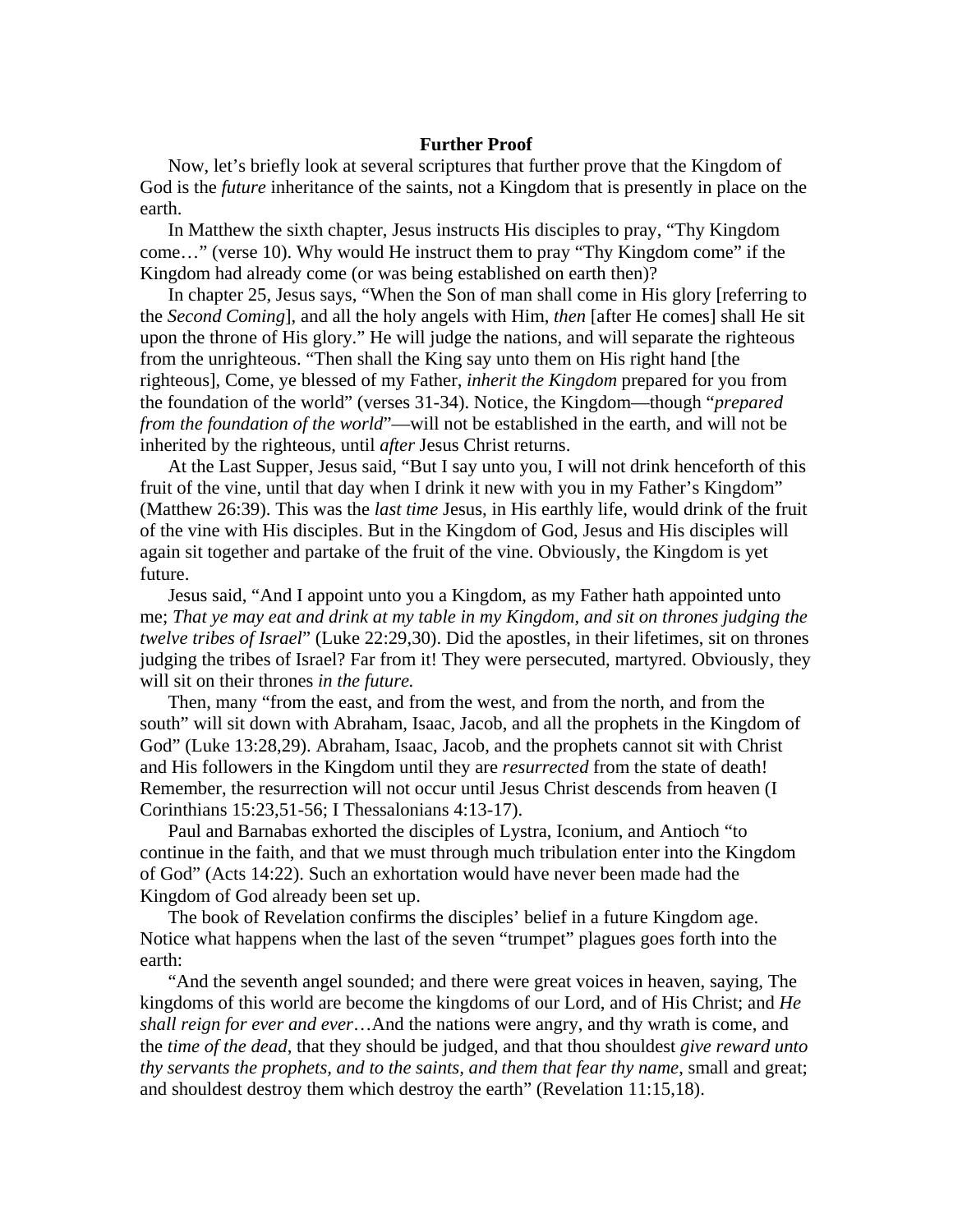The events portrayed in the seventh trumpet include the return of Christ, the resurrection of the saints, and the beginning of Christ's Kingdom reign. Remember, the seventh trump is the *last trump* of the *seventh seal*, which pictures the great and terrible *Day of the Lord!* The Day of the Lord is preceded by the Great Tribulation (fifth seal) and heavenly signs (sixth seal).

In chapter 20, we find the same order. "And I saw thrones, and they sat upon them, and judgment was given unto them: and I saw the souls of them that were beheaded for the witness of Jesus, and for the Word of God, and which had not worshipped the beast, neither his image, neither had received his mark upon their foreheads, or in their hands; and they *lived* [were resurrected] and reigned with Christ a *thousand years*" (verse 4).

In Luke 17, Jesus gave His disciples a parable to correct their misconception about the time the Kingdom of God was to be established.

Notice verse 11: "And as they heard these things, He added and spake a parable, because He was nigh to Jerusalem, and because they [the disciples] thought that the Kingdom of God should immediately appear."

Notice carefully: One purpose of this parable was to show that the Kingdom of God was *not* to appear immediately. The disciples had misunderstood. They knew that Jesus was the Messiah, that He was to set up His Kingdom—but they, as many today, had some misconceptions about the nature of the Kingdom and the time of its establishment.

Continue, verse 12: "He said therefore, A certain nobleman went into a far country to receive for himself a kingdom, and to return."

The "nobleman" symbolizes Jesus Christ; the "far country" is heaven. After His resurrection, Jesus ascended to His Father in heaven *to receive for Himself a Kingdom!*

Many assume that the Kingdom has already been established—that Jesus, on His Father's throne in heaven, is now ruling in His Kingdom, which they believe is the church.

This is an erroneous assumption as the parable clearly shows.

Continue: "And he [the nobleman, symbolizing Christ] called his ten servants, and delivered them ten pounds, and said to them, Occupy *till I come*" (verse 13).

The ten servants, symbolizing those "called out," or chosen of God, were to make profitable investments with the money the nobleman had given them. This symbolized the saints' responsibility to grow in grace and knowledge, to build character, to do the work of God—thus putting to good use the spiritual resources Christ has given them.

The "citizens" in verse 14 represent the Jews of Jesus' day who rejected Him, refusing to have Him reign over them. As John tells us, "He came to His own, but His own received Him not" (John 1:11).

Verse 15 is especially important: "And it came to pass, that *when he was returned, having received the Kingdom*, then he commanded these servants to be called unto him, to whom he had given the money, that he might know how much every man had gained by trading."

The remainder of the parable shows that the nobleman rewarded his servants according to how much each had gained by trading. The servant whose pound gained ten pounds was given authority over ten cities. The one whose pound gained five pounds was given authority over five cities. The one who failed to put his pound to use received no authority.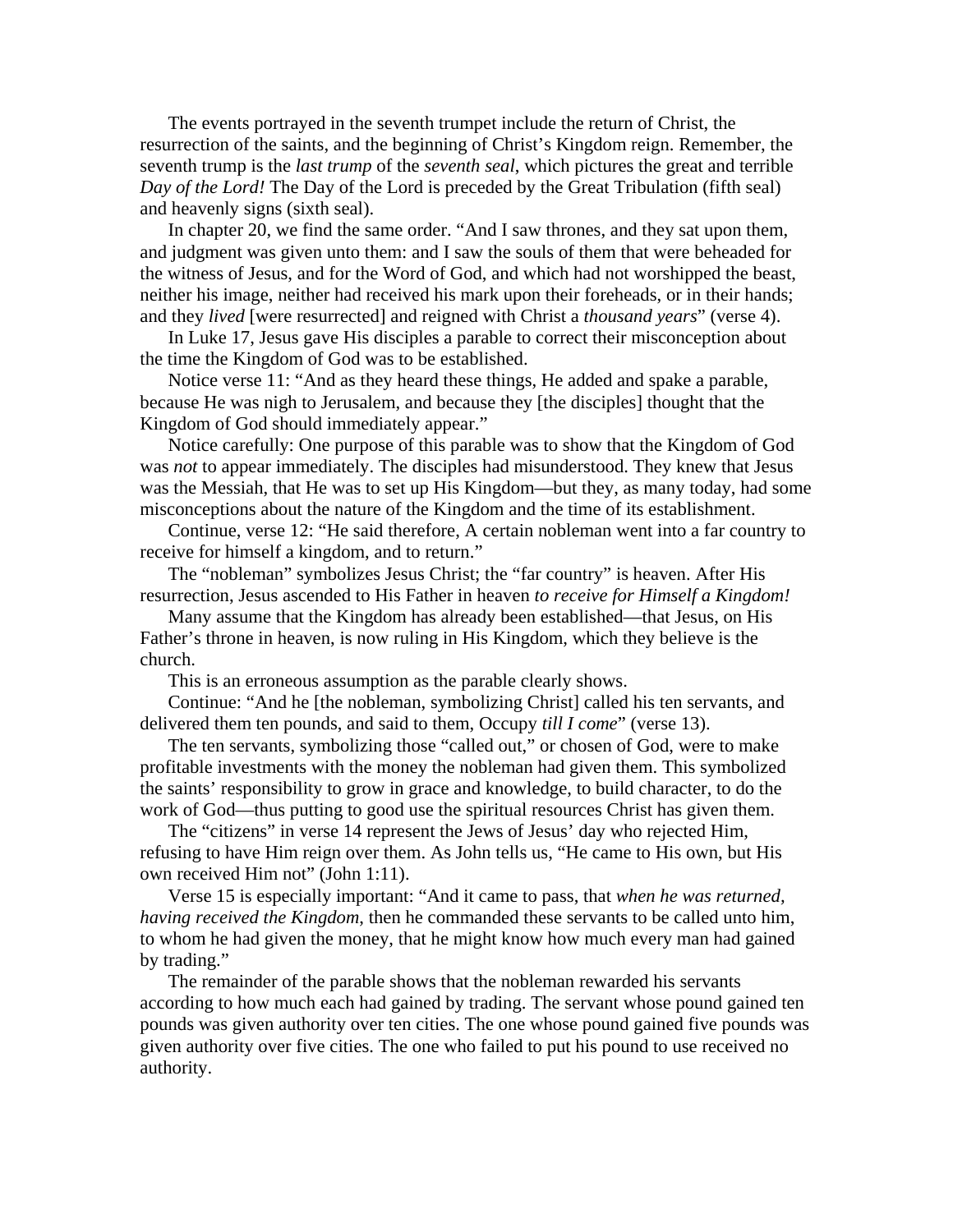Do you see the *clear* meaning of the parable? Jesus Christ went to His Father in heaven to receive for Himself a Kingdom. When He returns, *having received the Kingdom*, He will, at that time, *reward* His servants according to what they had done with the resources He had given them. Those found to have gained the more will be given greater responsibilities in the Kingdom. Those found to have gained less will be given lesser responsibilities.

Christ says, "And he that overcometh, and keepeth my works unto the end, to him will I give every man according as his work shall be" (Revelation 22:12).

Yes, Jesus Christ is coming to establish His Kingdom on earth. He will give His servants *power* over the nations! That power, or responsibility, will be granted to each servant according to his *works*!

But many reject this clear teaching of Scripture. Many theologians believe and teach that Christ's promises of rulership to the saints who overcome merely mean that the *church* (which they believe is the Kingdom) will ultimately, over a very long period (perhaps thousands of years), dominate in this world's affairs. In other words, the world, through the efforts of the church, will become predominantly Christian.

But think! All the promises of rulership were given not only to end-time saints, but to saints living in the first century as well. Is it believable that Christ would have given the persecuted saints of the first century promises of rulership, only to have them suffer and die without any hope of ever receiving those promises?

Of course not! The saints who overcame, who kept Christ's words to the end, will most assuredly receive His promises of rulership! They will reign with Him *in His Kingdom!*

To the church in Laodicea, for example, Christ promised, "To him that overcometh will I grant to sit with me in my throne, even as I also overcame, and am set down with my Father in His throne" (Revelation 3:21). Will the Laodicean saints who overcame sit with Christ in His throne? Will they reign with Him in His Kingdom? Or is this promise only for some generation of Christians yet to be born?

Paul wrote to the Corinthians: "Do ye not know that the saints shall judge the world? And if the world shall be judged by *you*, are ye worthy to judge the smallest matters?" (I Corinthians 6:2). Did he mean that a future generation of saints would dominate world politics, and thus "judge the world"? Or did he mean that the then living saints of Corinth would, in the future—in the Kingdom of God—judge the world?

The answers to these questions should be clearly obvious to anyone. The saints of the first century, and the saints of *all* centuries, will rule and reign with Christ in His Kingdom. To conclude otherwise is to *twist* the clear teaching of the Scriptures.

God's Word is clear. Jesus and the apostles believed and taught that the Kingdom of God would be established on earth *in the future.*

But what about the passages that seem to say that the Kingdom is operative in the present age? Do the Scriptures, as handed down to us, say both the Kingdom is present *and* is off in the future, as the "Jesus Seminar" scholars contend?

Let's now turn our attention to those scriptures that seem to put the Kingdom in the present.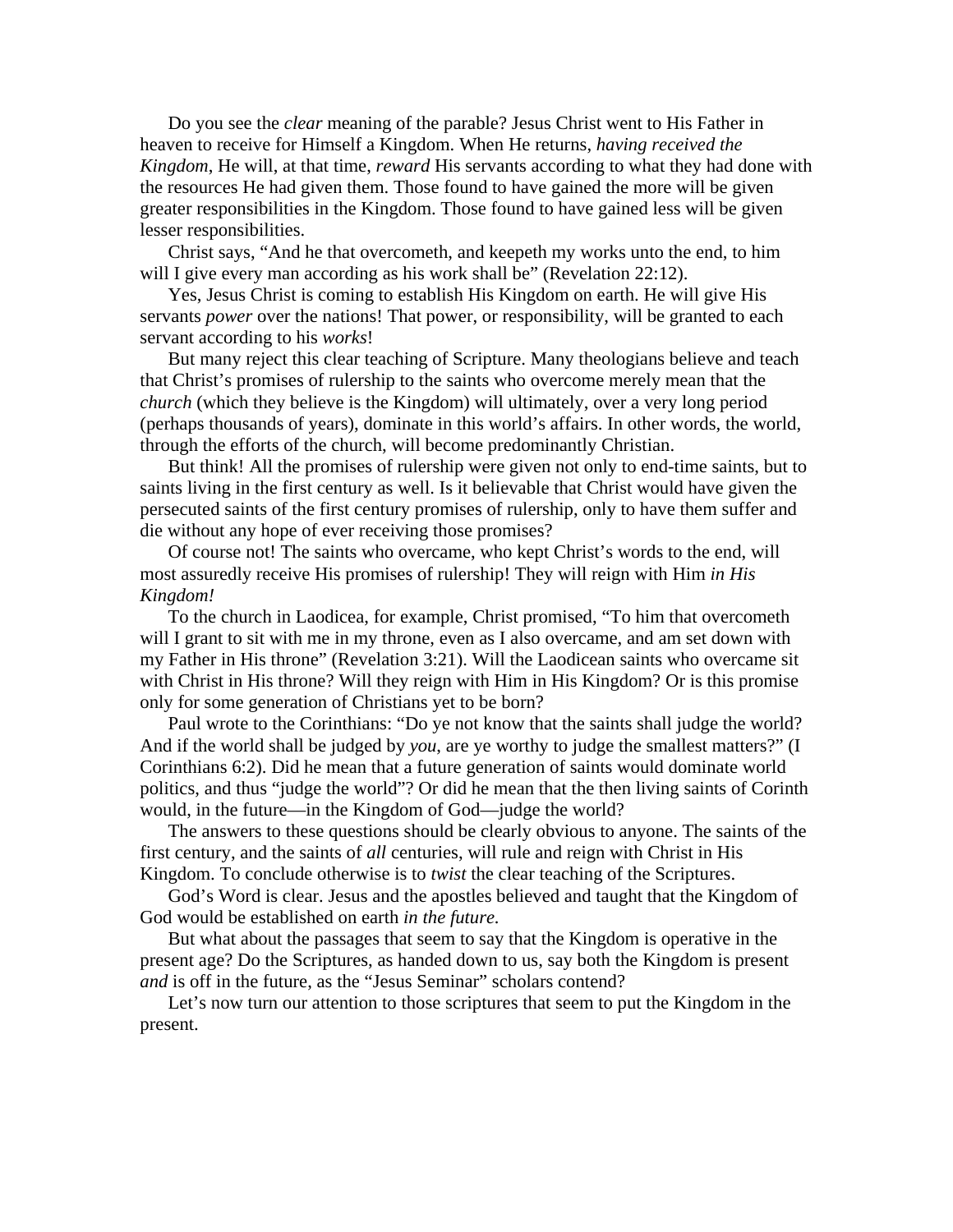### **The Present Kingdom**

As noted earlier, Jesus came preaching the gospel of the Kingdom, saying, "The time is fulfilled, and the Kingdom of God is at hand."

Jesus spoke these words almost 2,000 years go; but, as we have seen, the Kingdom of God has yet to be established in the earth. Just what did He mean when He said that the Kingdom was *at hand*?

Consider the following: Jesus Christ is King of the Kingdom. He is the "Way" into the Kingdom and the "Door" by which we may enter. He came to call sinners to repentance—to show them how they could enter the Kingdom. When He said, "The Kingdom of God is at hand," He meant the Messiah, the Savior—the only means under which men could enter the Kingdom of God—had come into the world of men and was in their midst.

This clarifies Jesus' often misunderstood statement to the Pharisees: "The Kingdom of God cometh not with observation: Neither shall they say, Lo here! Or, lo there! For, behold, the Kingdom of God is within you." The words *within you* should be translated "among you," or "in your midst." Jesus Christ, the King of the Kingdom, was in the midst of the Pharisees when He spoke these words.

Often, "king" and "kingdom" are used interchangeably. For example, the "head of gold" in King Nebuchadnezzar's prophetic dream (Daniel 2) represents the Babylonian kingdom—yet, it also represents the king of Babylon. The prophet Daniel explains, "*Thou* [Nebuchadnezzar] art this head of gold. And after thee shall arise another *kingdom*…" (verses 38,39).

In the seventh chapter, four beasts representing four *kingdoms* are described as "four *kings*, which shall arise out of the earth" (verse 17).

So when Jesus spoke of the Kingdom of God as if it were present, He simply meant that the Kingdom was present in the *Person* of the king.

The apostle Paul's reference to a present "Kingdom" has also been misunderstood. He wrote, "Giving all thanks unto the Father…Who hath delivered us from the power of darkness, and hath translated us into the Kingdom of His dear Son" (Colossians 1:12,13).

God's people are already "in" the Kingdom in the same sense that an heir is already the possessor of his inheritance (see Galatians 4:1). They are "in" the Kingdom in the sense that they have experienced some level of the power of the Kingdom, and have submitted to the rule of the King of the Kingdom.

Several other scriptures seem to suggest that the Kingdom is present. Please note the following:

Matthew 12:20: "but if I [Jesus] cast out devils [demons] by the Spirit of God, then the Kingdom of God is come unto you."

Mark 12:34: "And when Jesus saw that he answered discretely, He said unto him, Thou are not far from the Kingdom of God…"

Luke 10:6-7: "And into whatsoever city ye enter, and they receive you, eat such things as are set before you: And heal the sick that are therein, and say unto them, The Kingdom of God is come nigh unto you."

Revelation 1:7: "I John, who also am your brother, and companion in tribulation, and in the Kingdom and patience of Jesus Christ, was in the isle that is called Patmos, for the Word of God, and for the testimony of Jesus Christ."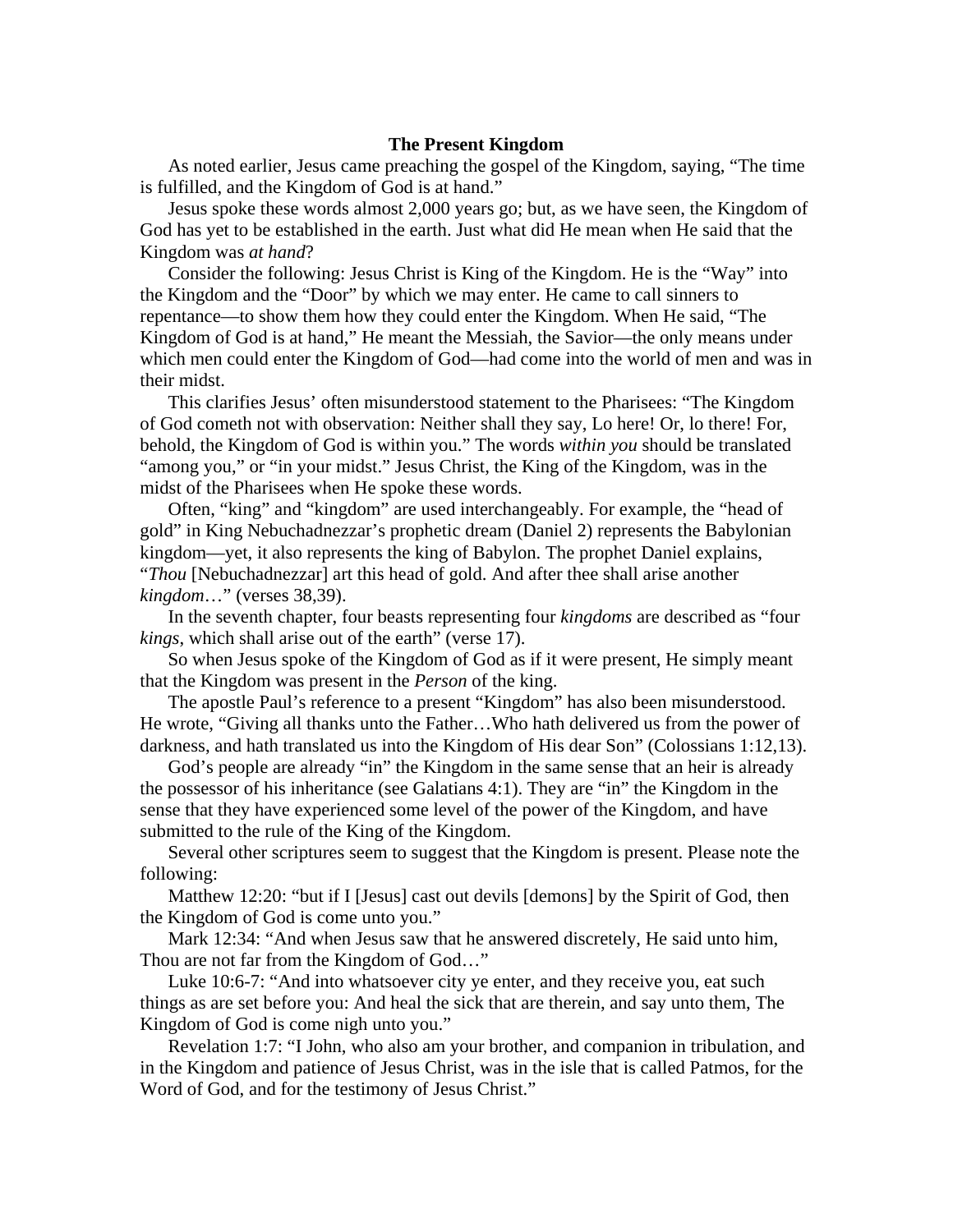None of the above passages says that the Kingdom of God has already been established in the earth. Rather, they simply say that the Kingdom is present in power, or in the Person (or Spirit) of the King of the Kingdom, Jesus Christ.

When the disciples went into the various cities casting out demons, healing the sick, and preaching the Kingdom of God, they said "The Kingdom of God is come nigh unto you." They meant that the means of entry into the Kingdom had been proclaimed, and that the power of the kingdom had been displayed.

John acknowledged his companionship with fellow Christians "in tribulation, and in the Kingdom and patience of Jesus Christ." He was speaking of the hardships he and other Christians were having to endure, but was speaking with a view toward the *future*. They shared in the Kingdom (or *kingship*) in the sense that they shared the positive assurance that the present distress would one day give way to the glorious Kingdom of God.

The scholars who claim "You can't have Jesus saying both the kingdom is here and is off in the future," and who supposedly "take a very careful approach to how saying of Jesus were transmitted and to the evolution of the Bible texts," need to be much more careful in their evaluation of biblical references to the Kingdom.

Perhaps they are not "maverick scholars," but who said the *majority* is always right?

Jesus said, concerning the time just preceding His Second Coming, "And *many false prophets* shall rise, and shall *deceive many*" (Matthew 24:11). He said, "Enter ye in at the strait gate: for wide is the gate, and broad is the way, that leadeth to destruction, and *many* there be which go in thereat: Because strait is the gate, and narrow is the way, which leadeth unto life, and *few* there be that find it" (Matthew 7:13,14).

The apostle Peter wrote, "Knowing this first, that there shall come *in the last days* scoffers, walking after their own lusts, And saying, *Where is the promise of His coming?* For since the fathers fell asleep, all things continue as they were from the beginning of the creation" (II Peter 3:3,4).

Notice that false prophets, scoffers who deny the Second Coming, and widespread deception are among the prevailing characteristics of the last days. Do these descriptions leave the impression that the scoffers and false prophets will be "mavericks" who have little or no influence?

Hardly! If anything, the widespread influence of liberal theologians and "higher critics" is but one of many signs that the return of Jesus Christ draws near.

### **Only One Hope for Planet Earth**

Even now, in spite of the fact that the Holy Bible is the number one best-seller of all time, religious deception engulfs this world. Rejection of the Second Coming as an article of faith is but one of the many signs of the prophesied *end of the age*.

Jesus Christ spoke of a time when *many* false prophets and false Christs would come in His name, performing great signs and wonders, *and deceiving many*—all this at a time of intense persecution against God's true people.

With religious deception comes religious *persecution*. And though the pages of history are sprinkled with the blood of the martyrs of Jesus, *we have yet to see the worst of times!*

Jesus said, "then shall they deliver you [Christ's true followers] up to be *afflicted*, and shall *kill* you: and ye shall be *hated* of all nations *for my name's sake*. And then shall